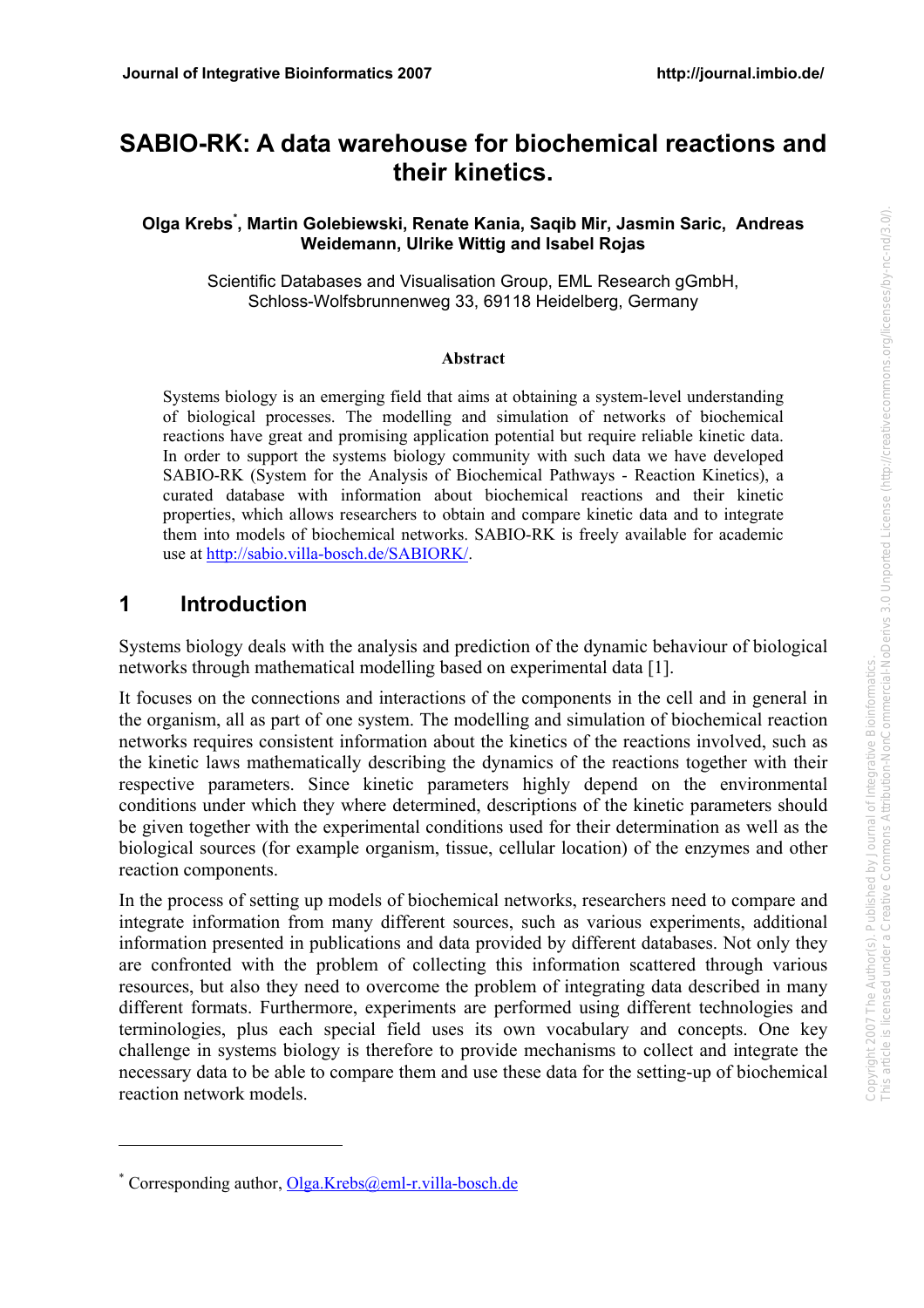To date there are a small number of databases available containing kinetic data of biochemical reactions; here we will mention a few of them. BRENDA [2] is a comprehensive database providing information about enzymes. Enzyme entries contain information about the reactions catalysed by the given enzyme including data describing their kinetics. Kinetikon provides detailed knowledge about biochemical reaction kinetics. However, its content is currently very limited, concentrating on reactions in yeast. The **KDBI** database (Kinetic Data of Biomolecular Interactions) [3] is a collection of experimentally determined kinetic data of binding or interaction events described in the literature, like protein-protein, protein-RNA, protein-DNA, protein-ligand, RNA-ligand, and DNA-ligand binding.

Although there are several databases like the above mentioned offering experimentally obtained kinetic data, they hardly offer a detailed description of the kinetics for single reactions comprising the kinetic law for the reaction rate with its parameters, as well as the corresponding environmental and experimental conditions.

The supported ways to query the databases for kinetic information are also rather limited. Apart from this, data export mechanisms and remote access facilities are also lacking. For example only Kinetikon offers export facilities of the data in SBML (Systems Biology Markup Language) [4], a commonly used data exchange format. Moreover, to the best of our knowledge none of the above mentioned databases offers programming interfaces, such as web-services that allow direct querying to the database from external applications. This last point is very important in order to be able to include resources containing kinetic data about biochemical reactions within workflows for the generation of biochemical network models. For instance, using web-services simulation tools for biochemical network models can automatically obtain kinetic data for certain reactions by querying the corresponding databases containing these data.

Apart from the databases containing information about the kinetics of single reactions based on experiments there is another group of databases containing published simulation models of biochemical reaction networks. This group includes BioModels [5], JWS [6], and DOQCS [7]. The models are mostly annotated (mainly in BioModels) and linked to the original sources and other databases with related data. The models presented in these databases contain detailed information about the reaction rate laws and parameters, however they frequently lack documentation on the environmental conditions under which the models hold. In many cases this is due to the lack of this particular information in publications. Ideally researchers should be able to compare and combine data from databases containing experimentally obtained data with data from model database. This can be accomplished by annotating the data to common ontologies, controlled vocabularies, or external databases.

SABIO-RK is an information system created to store, manage and distribute data about biochemical reactions and their kinetic properties. It allows researchers to obtain and compare kinetic data and to integrate them into models of biochemical networks. The main goal of SABIO-RK is the effective integration of curated (by biological experts), annotated (by the use of controlled vocabularies), consistent (to avoid redundant information) and comprehensive data from multiple data sources. In this way we provide users with high quality information about reaction kinetics, and allow easy access and efficient analysis of these data.

In this paper we will describe the main characteristics of SABIO-RK and its architecture. The conceptual data model and the database content will be discussed. The system architecture will be introduced including the design and implementation of the major system components.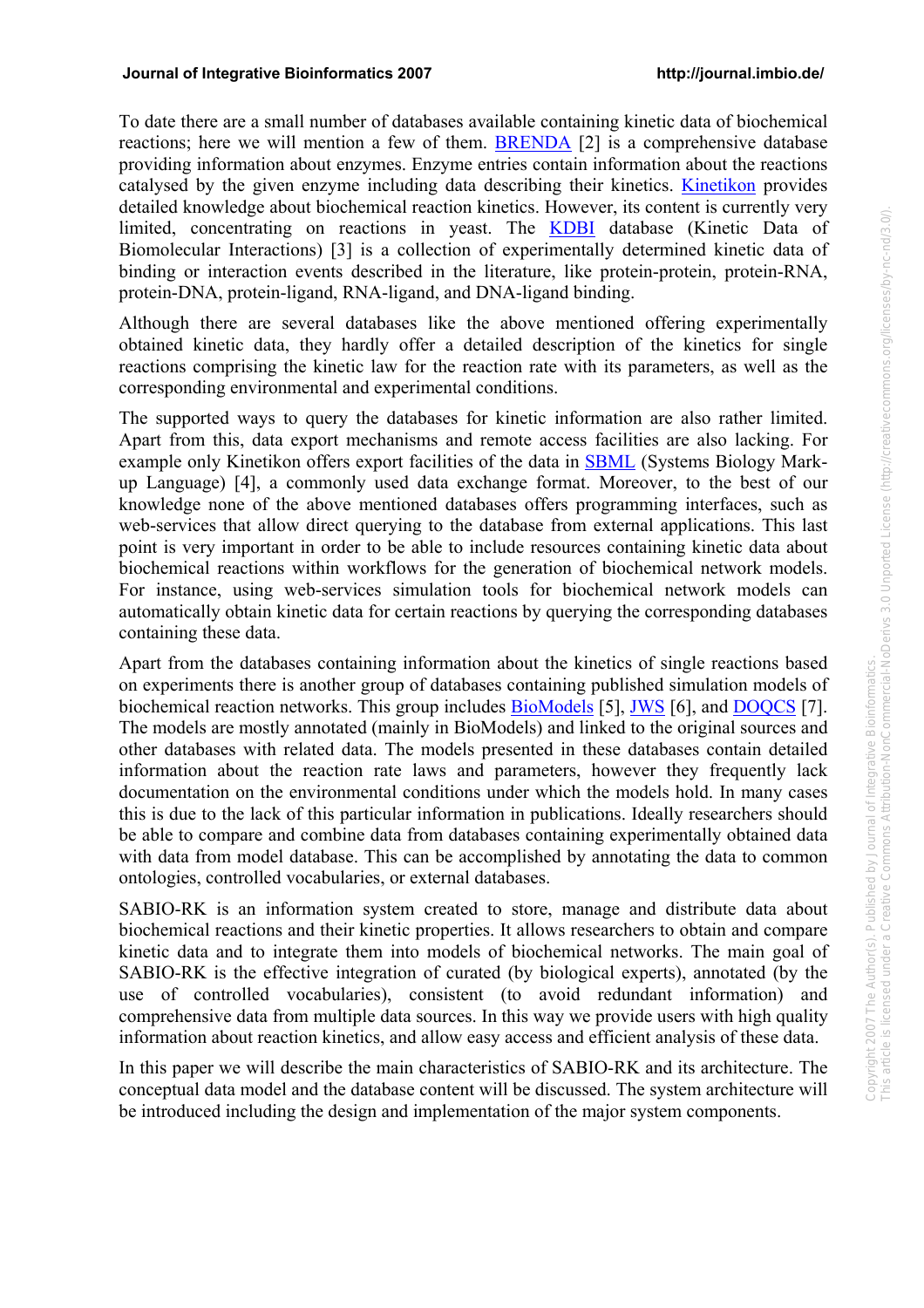## **2 Data in SABIO-RK**

The knowledge base of SABIO-RK is composed of two tightly integrated concept-based components: **SABIO**, representing data relevant to biochemical reactions and pathways, and **Reaction Kinetics** representing the kinetic data obtained from experimental assays (see Figure1).

The **SABIO** component (published in [8]) contains detailed description of reaction equations, with their participating molecules (including information like systematic names and synonyms, chemical structure and provider identifiers for small molecules and proteins), an organism taxonomy, tissue descriptions and cellular locations. The database schema also supports the storage of information about proteins and genes (this information is however not yet used as search criteria in the SABIO-RK interface, see section 3). Most of the data are obtained by integrating data from several electronically available data sources. References to other databases enable the user to gather further information and to refer to the origin of data.

Most of the reactions, their associations with pathways, organisms and enzymes were downloaded from the KEGG database [9], and protein and gene annotation from Swiss-Prot [10] and from the organism-specific databases like GDB for human or SGD for yeast.

The data from external sources have not been altered but they have been enriched by information from manual annotation, consistently structured, and curated to eliminate redundancy. The curation process also includes the unification and standardisation of the data. Already existing standards for data formats are applied as well as new standards are defined if necessary. For example, most chemical compounds are known by a variety of names and authors frequently use trivial names.



**Figure 1: Conceptual model of SABIO-RK (simplified schema).**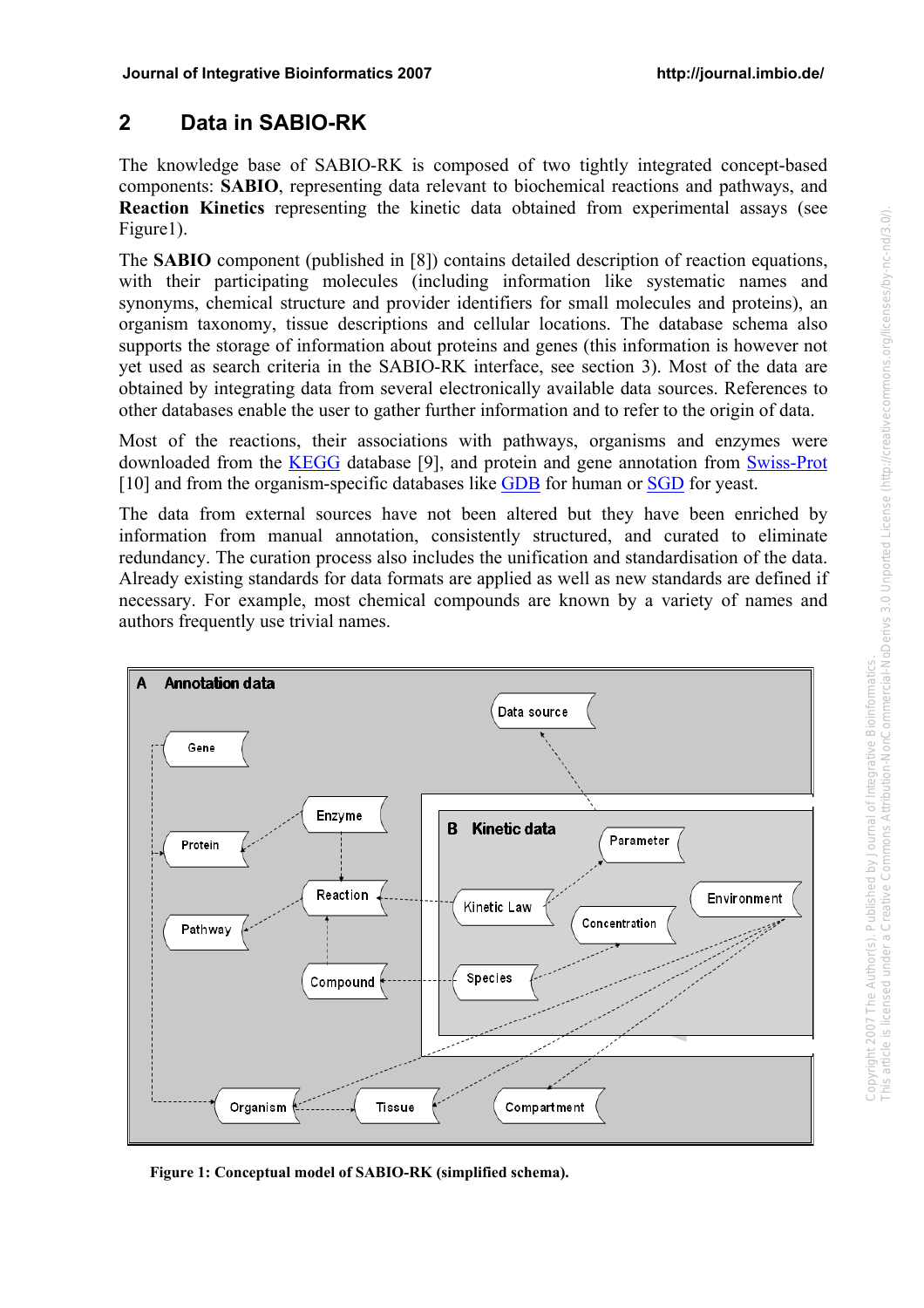The curator has to check whether the 'new' compound, which was identified in a paper, is already stored within the SABIO-RK database. To support the curation process chemical compound names are automatically analyzed and identified. These comprise orthographic variance, syntactic and morphological variance (slightly diverging from standard IUPAC nomenclature) and combinations thereof.

To overcome this terminological hurdle we have developed two methods for chemical compound identification (a publication of this work is in preparation), i.e. normalisation of chemical compound names and calculation of the structure from chemical compound names. The normalisation component is able to produce the most common orthographic, morphological and syntactic variances. We use all variants for identifying possible candidates for the compound identification in the database. For the calculation of structure from chemical compound names we have developed a tool called CHEMorph [11]. CHEMorph analyses systematic and semi-systematic names, class terms, and also otherwise underspecified names, by using a morpho-syntactic grammar developed in accordance with IUPAC nomenclature. It yields an intermediate semantic representation of a compound, which describes the information encoded in a name. The tool provides SMILES strings [12] for the mapping of names to their molecular structure and also classifies the terms analysed.

Apart from having alternative names for compounds we also maintain alternative, synonymic and recommended names for all other named entities, like pathways, organisms, tissues, etc. For enzyme specifications, in addition to the enzyme classification system of the International Union of Biochemistry and Molecular Biology (IUBMB) database, internal norms for protein specification are assigned. This comprises the differentiation between "wildtype" and "mutant" proteins followed by specification like for example "wildtype phosphorylated", "wildtype isozyme II" or "mutant K212Q". Existing controlled vocabularies are used for the representation of organisms, tissues, cellular locations, etc.

**The Reaction Kinetics** component of the database extends and supplements the **SABIO**  content by storing highly interrelated information about biochemical reactions and their kinetics, mainly experimentally obtained. It includes reactants and modifying compounds (i.e. inhibitors or activators) of reactions, information about the catalyzing enzymes, and the kinetic laws governing the reactions.

The database provides information about the mathematical formulas describing the rates of reactions together with their corresponding parameters, such as kinetic constants and concentrations of each reaction participant. The experimental conditions under which the parameters were determined, such as pH, temperature and buffers are also included, as well as organism, tissue and cellular location where the reactions take place.

The database allows the storage of multiple kinetic descriptions for the same reaction, according to factors such as the organism in which they were measured (or for which they were estimated), or the environmental conditions under which the experiments were done.

In the process of population of the database with kinetic data we are confronted with many problems related to the integration and verification of the data, such as the unambiguous identification of reaction components (as mentioned above), missing specifications of experimental conditions and multiplicity of parameter units and mathematical equations. To address some of these problems we apply specific controlled vocabularies and link the data to biological ontologies. Controlled vocabularies are used (i) for the roles of reaction participants (e.g. 'substrate', 'catalyst, inhibitor', 'product', etc), (ii) for parameter types ('Vmax', 'Km', 'kcat', etc), (iii) for a taxonomy of kinetic rate equations ('Michaelis-Menten', 'Ordered Bi Bi', 'Competitive inhibition' etc). This procedure, in combination with the usage of merged synonymic notations and the annotation of compounds, enzymes and other components, facilitates the comparison and integration of the data.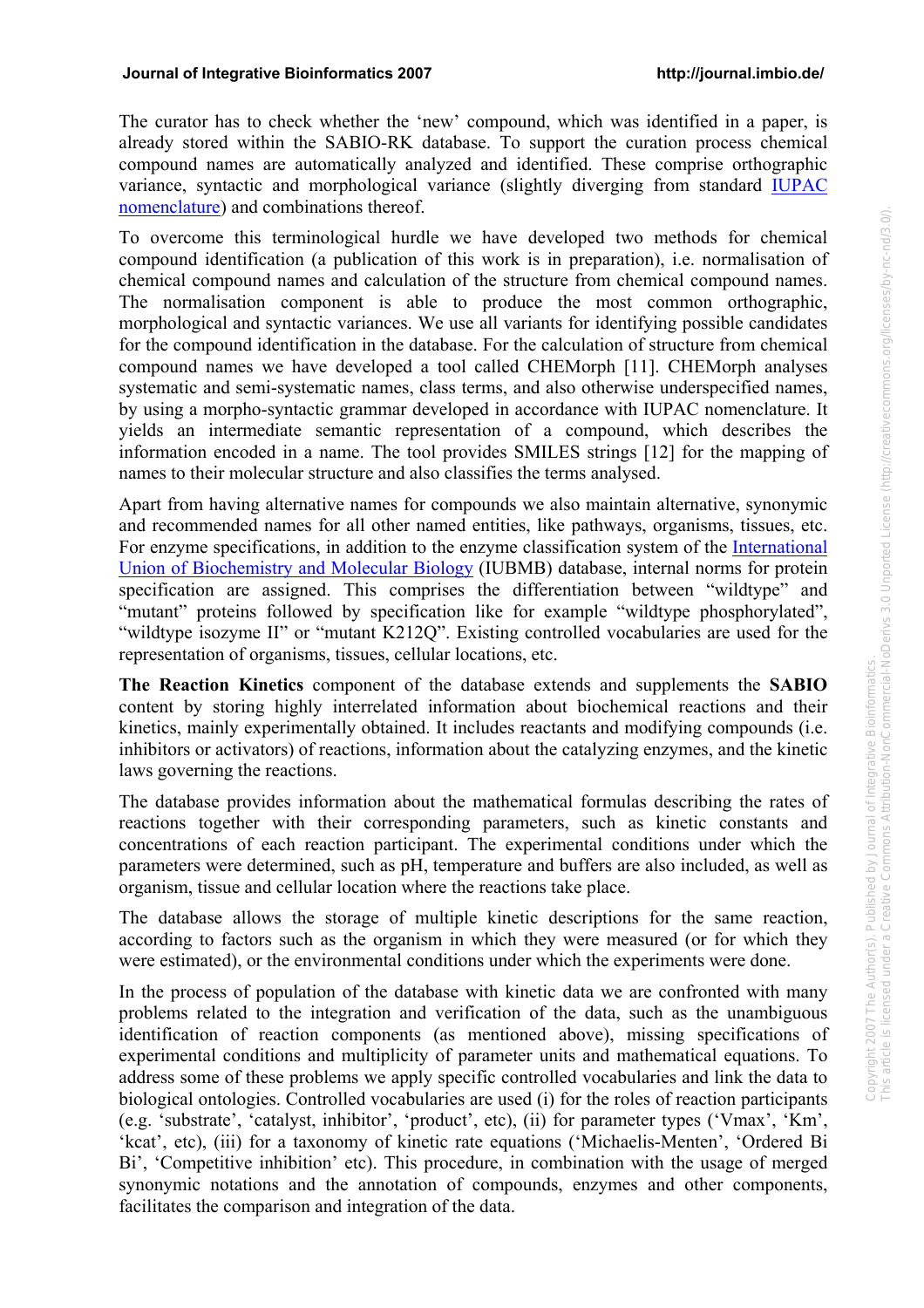The curators' work is also supported by some automatic routines to check the consistency of the entered data. For example, when a rate equation is entered, it is verified for the correct mathematical format. Moreover, each parameter in the kinetic law equation has to be defined in the list of parameters; for consistency this has to be done even if no value for this parameter is given in the paper. All units of parameter values are specified as scalable SI (International System of Units) units compatible with the unit requirements of the SBML specification. SABIO-RK currently (Nov: 206) contains 158 different biochemical pathways, 19450 chemical compounds, 7300 reactions, and 4225 different enzymes with corresponding proteins information. The reaction kinetics' data stored in SABIO-RK were manually extracted from 820 articles and are related to 1460 different biochemical reaction, 416 distinct EC numbers in 272 organisms. The stored parameters mainly describe steady-state kinetics for reactions related to metabolic pathways. Almost 8200 database entries (42% having a rate equation) describe about 6300 enzyme activities represented as rate constants, kcat or Vmax values and compound properties represented in 7500 Km (Michaelis constant) and 1550 Ki (inhibitor constant) values.

## **3 System architecture**

The system architecture and data flow are summarized in Figure 2. Data acquired from external databases in different formats (e.g. flat files, database dumps, Excel tables, etc) first enters the **data integration layer**, where the data source wrappers and parsers extract the required information from source files and integrate them by mapping into the database schema. Data from structured flat files are mainly integrated into the database using an Oracle tool called SQL Loader. Regular updates of external data from relational databases (like ChEBI [13]) are performed using Oracle import utilities.

The introduction of the data manually extracted from literature into the database is supported by a customised web-based input interface. This interface implements methods to semiautomatically curate the introduced data, and supports curators in the verification, standarisation and corrections of the data.

The core of the system, the **data storage layer**, is a relational database implemented in Oracle 10g. This layer offers the storage, indexing and management of the data related to all aspects relevant to a complete representation of the data. This layer is also responsible for the data access control, query processing and for metadata management.

Data transformation, cleaning and consistency checking is performed using common database technologies like triggers, PL SQL procedures and functions.

A MySQL database is used by the input interface for the temporary storage of kinetic data extracted from literature sources for the curation by experts.

The **application layer** is the middle tier which bridges the user interfaces and the underlying database, hiding technical details from the end user. Apache Tomcat is used to deploy the SABIO-RK web application. The web pages are created mainly using JSP (JavaServer Pages) and JasvaScript technology. The business logic is defined by Java Beans at two levels, one actually describing the concepts and operations over the concepts represented in the database and a top-one directly supporting the search facilities offered by the user interface. Communication to the database is carried out by the concept classes accessing the Oracle database via the JDBC protocol.

Complementary to the SABIO-RK web application Oracle Application Express is used to create forms and reports to support the process of data curation, revision and management.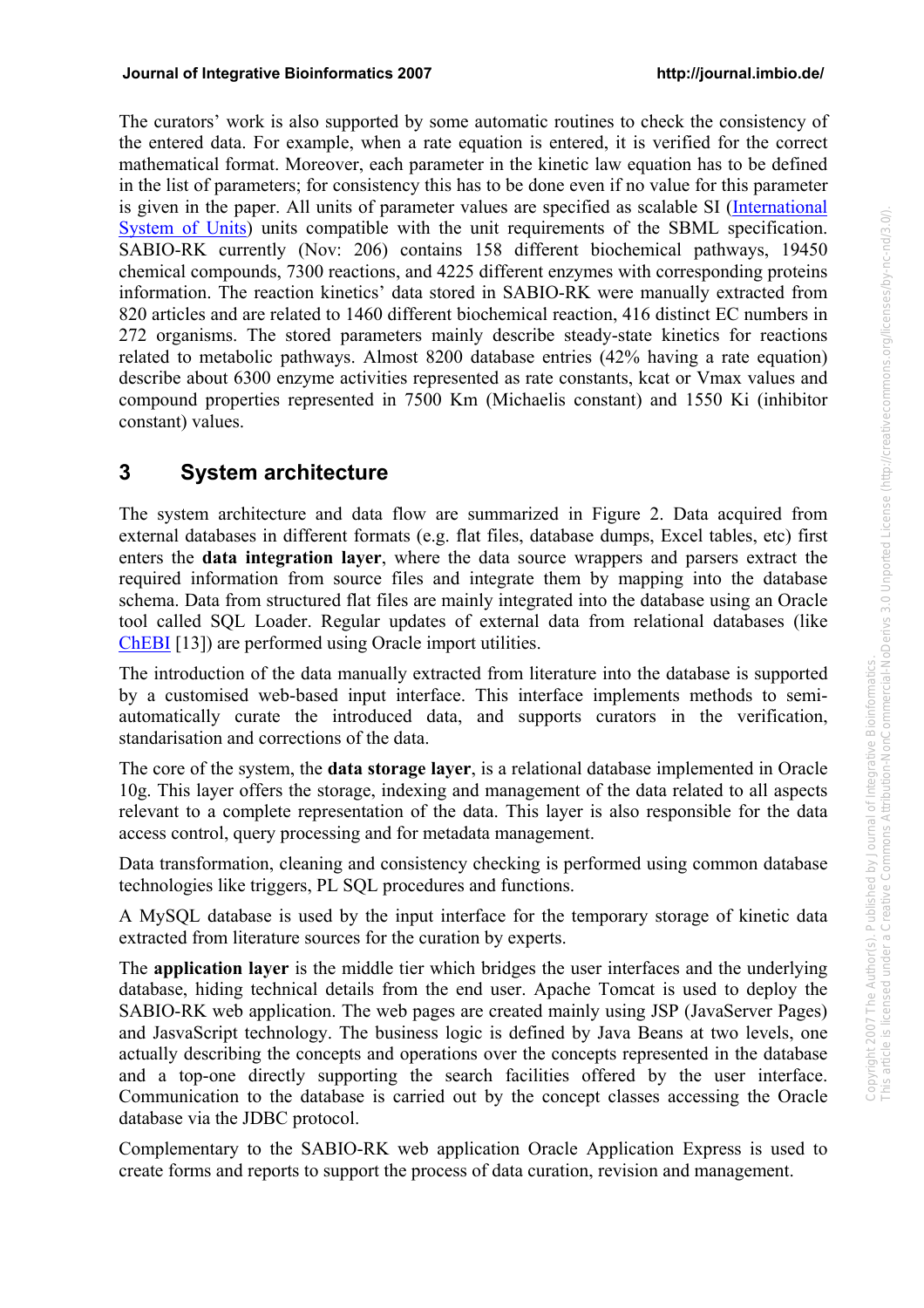

**Figure 2. Detailed architecture of the system components and data workflow schema.** 

Additionally, the application layer includes web services to allow user's application to directly query the database without having to select the data manually through the web-interface. This aspect permits, for example, simulation tools to directly access the data stored in SABIO-RK for the creation of simulation models.

Users can access SABIO-RK by a web-based **interface** (Figure 3) that allows the search for biochemical reactions and their kinetics by specifying characteristics of the reactions of interest (such as reactants, enzymes or pathways) as well as the kinetic data searched (e.g. from a particular tissue, determined under certain experimental conditions or only certain parameter types). All reactions matching the search criteria are presented, allowing the view of further details about reactions, catalyzing enzymes and the kinetic data upon selection. Data about biochemical reactions and their kinetic parameters with their respective rate equations can be exported in SBML file format, thus allowing the import into simulation and modeling programs supporting SBML.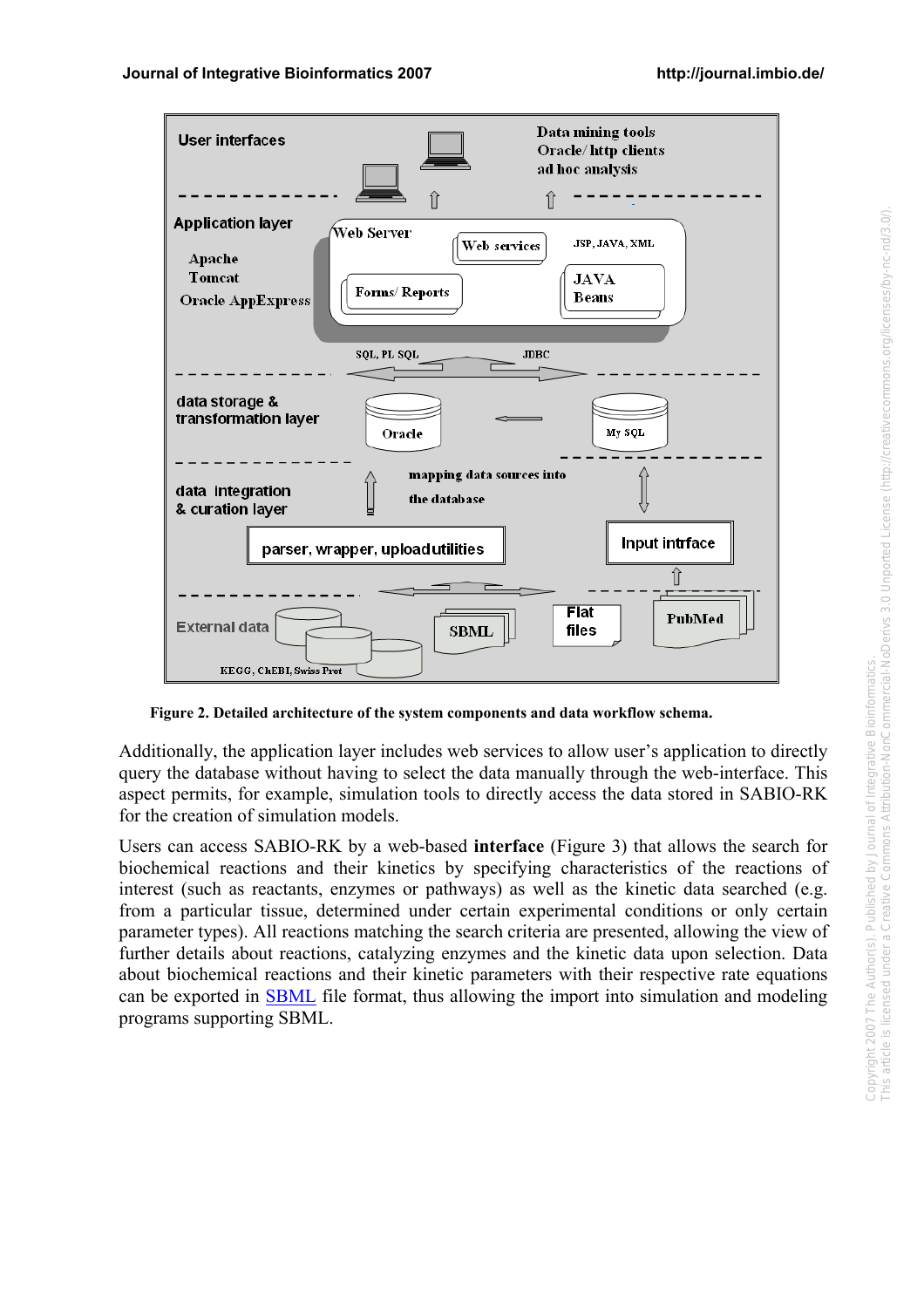| <b>SABIO</b>                      |             |                                                                     |                         |
|-----------------------------------|-------------|---------------------------------------------------------------------|-------------------------|
| <b>REACTION KINETICS DATABASE</b> |             |                                                                     |                         |
| CONTACT   HELP   IMPRINT          |             |                                                                     | <b>Reaction Search</b>  |
|                                   |             |                                                                     |                         |
|                                   |             | with Reactants(s)                                                   | $[\equiv][\equiv]$      |
|                                   |             | in Pathway(s)                                                       | $[\boxdot][\boxdot]$    |
| Search Reaction                   | 13          |                                                                     |                         |
| <b>SBML Model</b>                 |             | having Enzyme(s)                                                    | $[\boxplus][\boxminus]$ |
| Setup                             | 图           | in Organism $(s)$                                                   | $[\equiv][\equiv]$      |
|                                   | <b>Ball</b> |                                                                     |                         |
|                                   | 題           | in Tissue(s)/Cell Type(s)                                           | $[\boxplus][\boxplus]$  |
|                                   |             | in (Intra/Extra)Cellular Location(s)                                | $[\boxplus][\boxminus]$ |
|                                   |             |                                                                     |                         |
|                                   |             | Having Kinetic Data Determined for Specific Experimental Conditions | $[\boxdot][\boxdot]$    |
|                                   |             | in Publication                                                      | $[\equiv][\equiv]$      |
|                                   |             |                                                                     |                         |
|                                   |             | having Kinetic data                                                 | $[\boxplus][\boxminus]$ |
|                                   |             | <b>Submit Search</b><br><b>Reset Form</b>                           |                         |

**Figure 3. The SABIO-RK user interface allows the search for reactions and their kinetics by combining multiple criteria such as reactants, catalyzing enzymes, organisms, etc.** 

## **4 Summary and future directions**

SABIO-RK has been mainly conceived as a system to support the analysis of biochemical reaction networks and their kinetics. The database stores data covering all aspects relevant to a complete representation of the biochemical pathways (currently mainly metabolic), and of biochemical reactions and their kinetics within the context of cellular locations, tissues and organisms. It contains information about reactants and effectors, catalyzing enzymes, and the kinetic laws for determining the rates of reactions. The type of the kinetics, modes of inhibition or activation, and corresponding equations are also shown together with their parameters and experimental conditions.

The system is accessible via a web-based interface which allows the querying, navigation and visualisation of the data. Although the main motivation for the creation of SABIO-RK was to provide a resource for modelers of biochemical networks to extract information about reactions and their kinetics, the database is also aimed at experimentalists needing information about assays for the determination of reactions kinetics and their results. The kinetics data is mainly extracted from literature sources and then revised and supplemented by a group of curators. Links to several external databases enable the user to gather further information about chemical compounds, enzymes and reactions, or to refer to the original publications. These links together with the use of synonymic notations for compounds and enzymes also facilitate the comparison of the data.

One of our main goals is to offer to researchers the possibility to directly introduce their experimental results into the database using a web-based input interface.

In the next database release an extension of the data model to store information about reaction mechanisms in terms of elementary steps of biochemical reactions will be included. Apart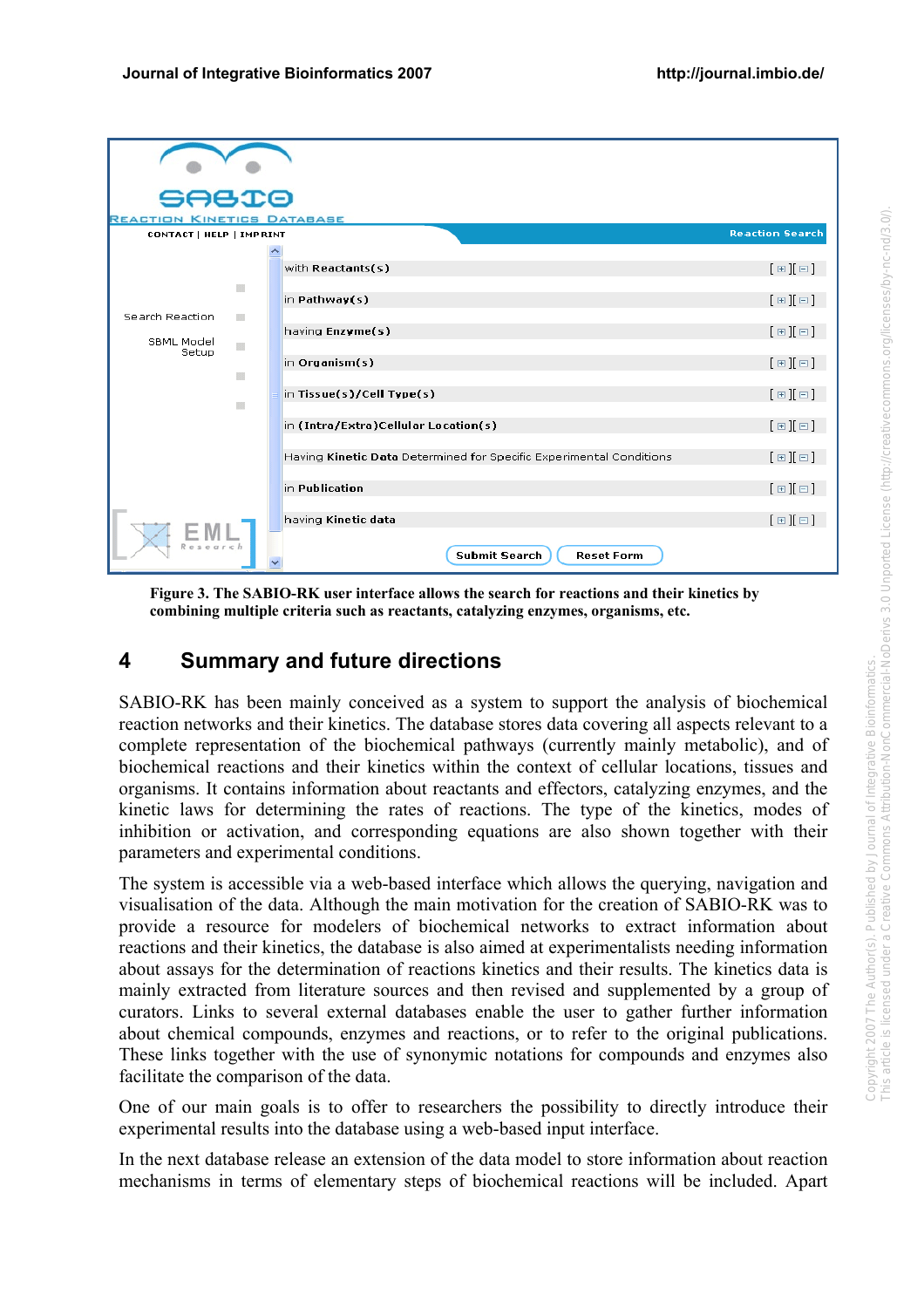from this we are working on the representation of reaction kinetics of signaling and regulatory reactions in the database.

### **5 Acknowledgements**

SABIO-RK is funded by the Klaus Tschira Foundation and partially by the German Research Council (BMBF). We would also like to thank the members of the Bioinformatics and Computational Biochemistry and the Molecular and Cellular Modelling Groups of EML Research for their helpful discussions and comments. Last but not least, we thank all the student helpers who have contributed to the population of the database.

## **References**

- [1] Schilling M, T. Maiwald, S. Bohl, M. Kollmann, C. Kreutz, J. Timmer, and U. Klingmüller. Quantitative data generation for systems biology: the impact of randomisation, calibrators and normalisers. IEE Proceedings, Systems Biology, Vol. 152, Issue 4, p. 193-200, 2005
- [2] Schomburg I, Chang A, Ebeling C, Gremse M, Heldt C, Huhn G, Schomburg D. BRENDA, the enzyme database: updates and major new developments. Nucleic Acids Res, 32, D 431-433, 2004
- [3] Ji ZL, Chen X, Zhen CJ, Yao LX, Han LY, Yeo WK, Chung PC, Puy HS, Tay YT, Muhammad A, Chen YZ. KDBI: Kinetic Data of Bio-molecular Interactions database., Nucleic Acids Res. Jan 1;31(1):255-7, 2003
- [4] Hucka M, Finney A, Sauro HM, Bolouri H, Doyle JC, Kitano H, Arkin AP, Bornstein BJ, Bray D, Cornish-Bowden A, Cuellar AA, Dronov S, Gilles ED, Ginkel M, Gor V, Goryanin II, Hedley WJ, Hodgman TC, Hofmeyr JH, Hunter PJ, Juty NS, Kasberger JL, Kremling A, Kummer U, Le Novere N, Loew LM, Lucio D, Mendes P, Minch E, Mjolsness ED, Nakayama Y, Nelson MR, Nielsen PF, Sakurada T, Schaff JC, Shapiro BE, Shimizu TS, Spence HD, Stelling J, Takahashi K, Tomita M, Wagner J, Wang J. The systems biology markup language (SBML): a medium for representation and exchange of biochemical network models. *Bioinformatics,* 19, 524–531, 2003
- [5] Le Novere N, Bornstein B, Broicher A, Courtot M, Donizelli M, Dharuri H, Li L, Sauro H, Schilstra M, Shapiro B, Snoep JL, Hucka M. BioModels Database: a free, centralized database of curated, published, quantitative kinetic models of biochemical and cellular systems. Nucleic Acids Res. Jan 1;34(Database issue):D689-91, 2006
- [6] Olivier BG, Snoep JL. Web-based kinetic modelling using JWS Online. Bioinformatics. Sep 1;20(13):2143-4. Epub 2004 Apr 8, 2004
- [7] Sudhir Sivakumaran , Sridhar Hariharaputran , Jyoti Mishra and Upinder S. Bhalla The Database of Quantitative Cellular Signaling: management and analysis of chemical kinetic models of signaling networks.Bioinformatics Vol. 19 no. 3, Pages 408-415, 2003
- [8] Rojas I, Bernardi L, Ratsch E, Kania R, Wittig U, Saric J.A database system for the analysis of biochemical pathways. In Silico Biol 2,0007, 2002
- [9] Kanehisa M, Goto S. KEGG: Kyoto encyclopedia of genes and genomes. Nucleic Acids Res. Jan 1;28(1):27-30, 2000
- [10] Bairoch A., Apweiler R. The SWISS-PROT protein sequence data bank and its supplement TrEMBL in 1999.Nucleic Acids Res. January 1; 27(1): 49–54., 1999